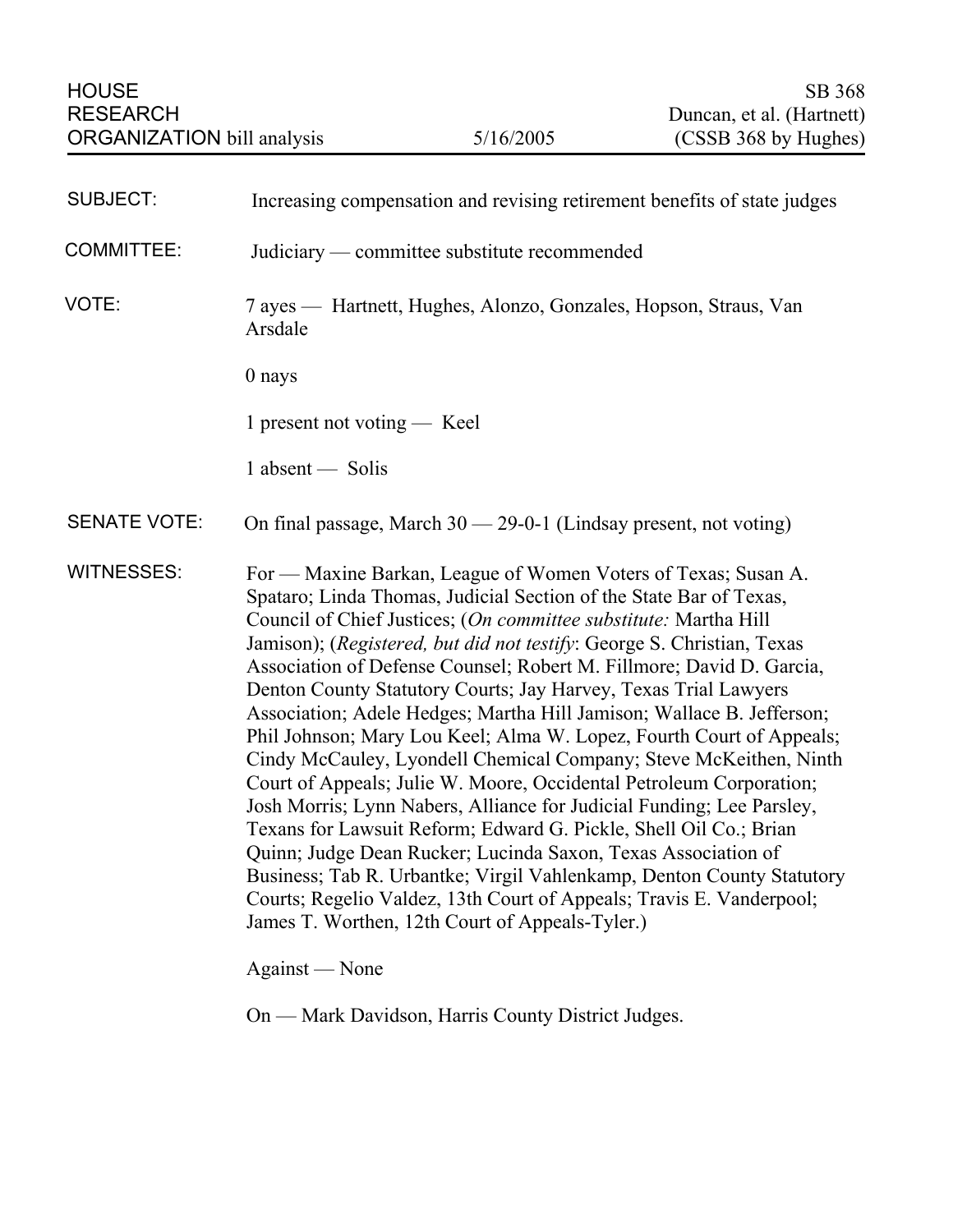BACKGROUND: **Judicial salaries.** Texas Government Code sec. 659.012 defines the pay rate of all state judges. Each judge's salary is tied to the salary of the justices on the Supreme Court. Justices on the Court of Criminal Appeals earn as much as a Supreme Court justice, appellate court justices earn 95 percent of the salary of a Supreme Court justice, and district court judges earn 90 percent of a Supreme Court justice's salary. In addition, the chief justice or the presiding judge of each court is entitled to an additional \$2,500. The salary of the chief justice of the appellate court must be at least \$500 less than the salary of justices of the Supreme Court.

> County commissioner courts may provide up to a \$15,000 a year supplement to justices of appellate courts in their county for judicial and administrative services. County commissioners may also supplement the salaries of district judges of courts residing in their county in varying amounts as set by the Government Code, sec. 32. An appellate judge's salary, including county supplements, may not exceed \$1,000 less than the salary of a Supreme Court justice. Compensation paid to a district judge, including county supplements, may not exceed \$2,000 less than the salary paid to a Supreme Court justice. Judges may receive additional compensation for serving on a juvenile board, the amount of which varies according to the county. Counties must supplement the salaries from the county's general funds.

> **Retirement benefits.** Each judge, justice, and commissioner of the Supreme Court, Court of Criminal Appeals, courts of appeals, or district courts is required to join the Judicial Retirement System Plan. Each judge must contribute 6 percent of the judge's annual salary to the plan. These contributions cease after 20 years of service credit, and retirement benefits do not increase for judges who continue to serve after that time. The retirement benefit is then 60 percent of the applicable salary for judges who have accrued 20 years of service.

Retirement benefits of elected officials are tied to the state salary of a district judge. The standard retirement annuity for service credited in the elected class of membership is equal to the number of years of service credit in that class times 2 percent of the state salary of district judges.

DIGEST: **Judicial salaries.** CSSB 368 would raise judges' salaries on the Supreme Court and Court of Criminal Appeals from \$113,000 a year to \$150,000 a year; on the 14 Courts of Appeals from \$107,000 a year to \$137,500 a year; and for district judges from \$102,700 a year to \$125,000 a year. The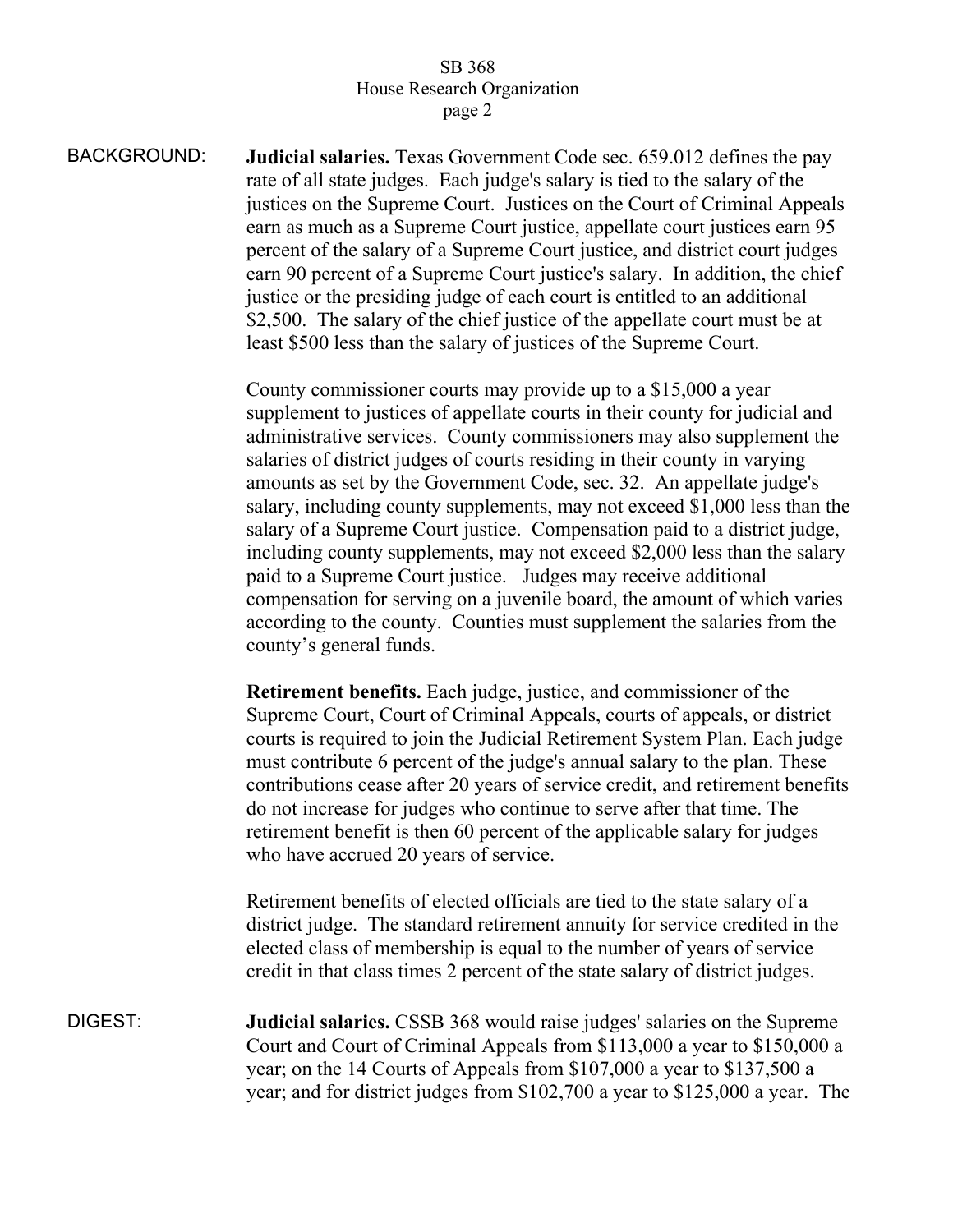judges' salaries would be tied to the salary of district judges, with a Supreme Court justice earning 120 percent of a district judge's salary and a court of appeals judge earning 110 percent of a district judge's salary.

The bill would cap county supplements at \$7,500. A county could supplement district judges' salaries from any available funds.

**Retirement benefits.** CSSB 368 would allow a judge who accrued more than 20 years of service credit to file an application with the retirement system to continue making contributions for up to an additional 10 years of service credit. In each additional year of service, the participating judge would contribute 6 percent of the judge's salary and receive retirement benefits of up to 80 percent of the applicable salary at retirement. The bill sets forth the formula for determining the amount of service retirement annuity a judge would receive.

The bill would increase the multiplier to determine the standard service retirement annuity for elected officials to 2.3 percent of the state salary of a district judge for each year of service credit.

**Data collection.** Every two years, the Office of Court Administration (OCA) would be required to collect data on the judicial turnover rate. This data would include the rate at which state judges resigned from office or chose not to seek re-election and why they so chose. The report also would include how Texas state judges' salaries compared with the state judges in the five states closest in population to Texas, as well as how judges' salaries compared with the average salary of lawyers in private practice in Texas.

The purpose of this report would be to ensure that the compensation of state judges was adequate and appropriate. The report would have to be filed by December 1 with the governor, the lieutenant governor, the speaker of the House, and the chairs of the House and Senate committees with jurisdiction over the judiciary or appropriations. The OCA would be required to begin collecting data by December 1, 2005.

The State Bar of Texas would have to collect data every two years on attorney compensation in Texas, beginning by December 1, 2005. The report would be filed by December 1 with the governor, the lieutenant governor, the speaker of the House, and the chairs of the House and Senate committees with jurisdiction over the judiciary or appropriations.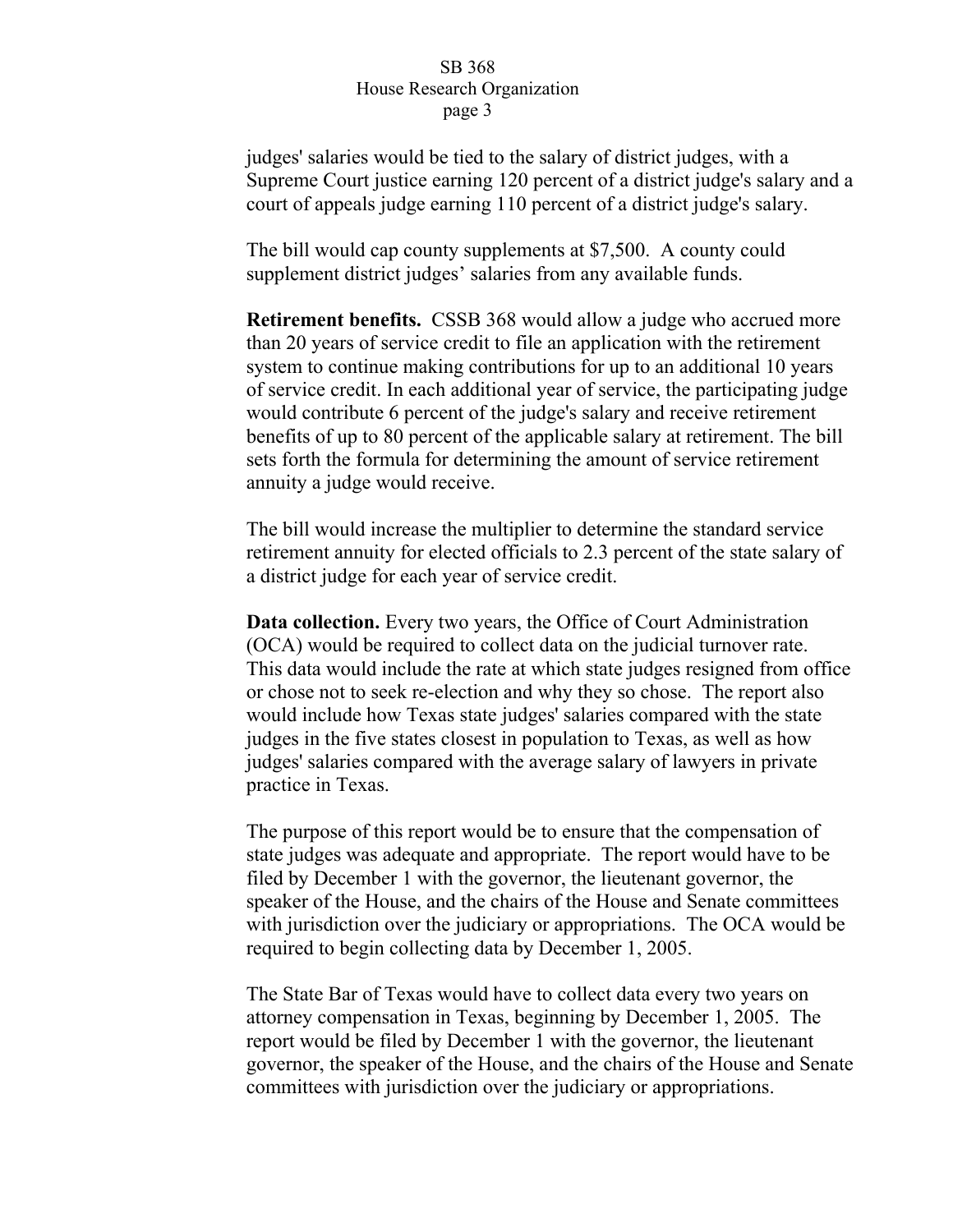**Increase in fees.** The bill would increase fees for civil and criminal cases. Individuals convicted of any offense, other than a pedestrian or parking offense, would pay an additional \$4 fee. Sixty cents of this fee would go to the general fund of the municipality to promote the efficient operation of municipal court and the investigation, prosecution, and enforcement of municipal and state offenses. The other \$3.40 would be deposited in the judicial fund. The bill would add a \$37 civil case filing fee in district or county courts to be used for the judiciary fund.

SB 638 would repeal the Government Code, secs. 32.002 through 32.253, addressing county supplements to district judges. Government Code, sec. 659.0125, requiring certain local administrative judges to be paid an additional \$5,000 above their regular salaries, also would be repealed.

The bill would take effect on Sept. 1, 2005.

**SUPPORTERS** SAY: **Judicial salaries**. Texas ranks 39th in its pay to judges and ranks last in judicial salaries among the 10 largest states. State judges make important decisions that affect the entire state. In order to attract and maintain the highest quality judges, the judicial salaries must keep pace with the salary in the private sector. The average salary of a licensed attorney with an equivalent amount of experience as a state judge is about \$190,000 a year. Because judges can make significantly more money in the private sector, the current judicial salary discourages judges from remaining on the bench.

> Low pay encourages high turnover rates and makes it difficult to attract the most experienced candidates to the bench. The average tenure in the Supreme Court and the Court of Appeals is less than one full elected term. The average tenure of a district judge is only two terms. However, the learning curve for a judge can be from two to three years. Texas' low judicial salary discourages judges from remaining on the bench, which inevitably impacts the quality of justice in Texas.

> **Retirement system.** One purpose of a pension system is to provide an incentive for employees to stay on the job. However, the current retirement system discourages judges from remaining on the bench after they reach retirement age. Under current law, after 20 years of judicial service, judges no longer can increase retirement benefits by continuing to pay into the retirement system. Many judges receive a maximum pension of 60 percent of their salaries even if they work 15 years beyond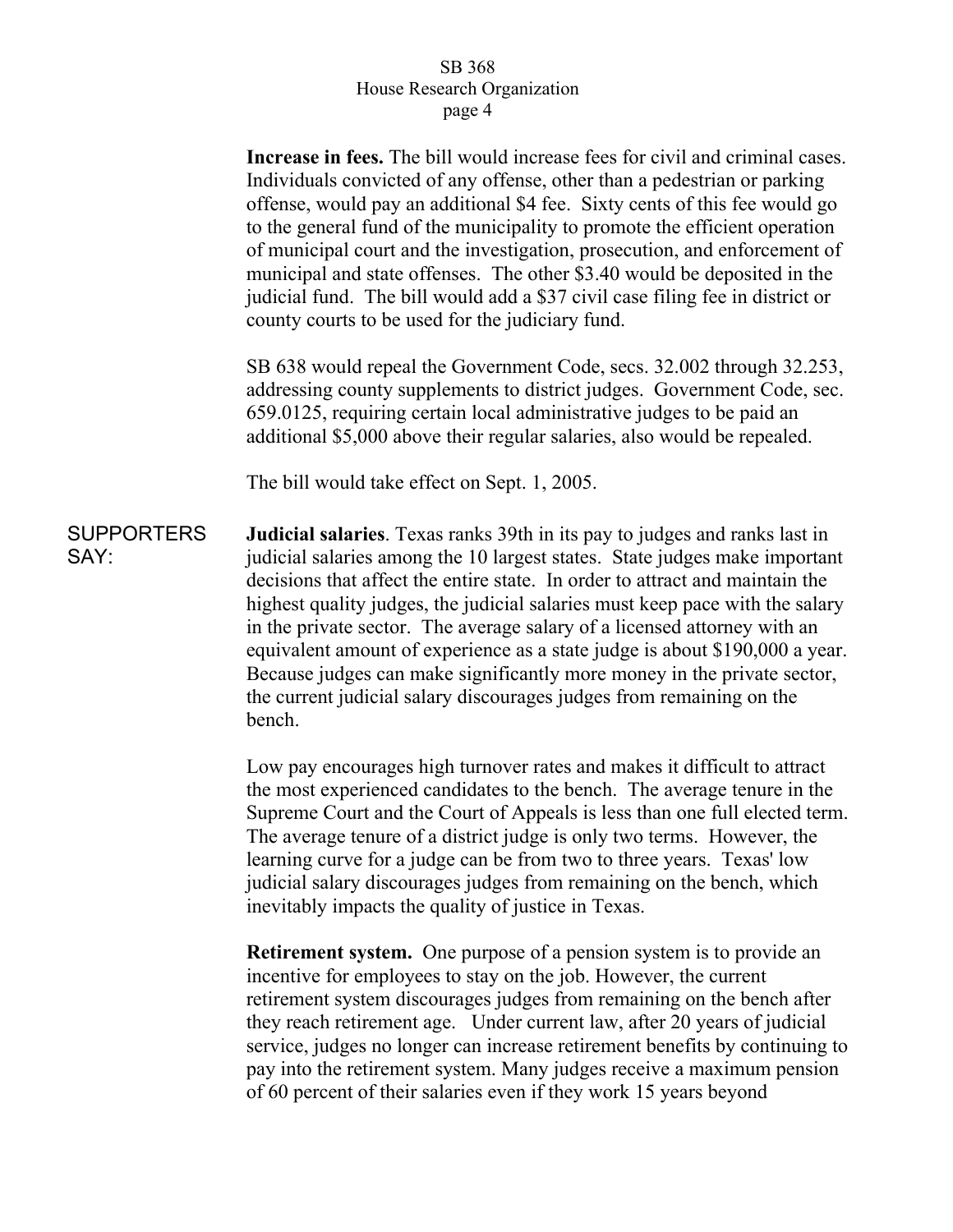retirement age. Instead of encouraging judges to retire at the earliest opportunity, this bill would provide an incentive for judges to remain on the bench by giving them a way to increase their retirement benefits for an additional 10 years. As a result, Texas would retain more experienced and highly qualified judges.

By encouraging judges to remain longer on the bench, this bill would save money. When a judge retires, the state must pay retirement benefits equal to between 50 percent and 60 percent of salary, plus the annual salary of the replacement judge. So when a judge retires, the state effectively must pay 160 percent of the judge's salary to replace the judge. For a judge who remains on the bench after retirement age, the state need pay only the judge's salary. The judicial retirement system would not be affected significantly and would remain actuarially sound.

**Filing fee**. An increase in the filing fees would be the only way to afford a judicial pay raise at this time, which would help to ensure that those in court received the highest quality justice. Individuals who could not afford the filing fees could always file an affidavit in court to waive court costs.

**OPPONENTS** SAY: **Judicial salaries.** Judges are adequately compensated because they earn significantly more than most Texans. The private sector is not an appropriate standard by which to compare a judge's salary because pay in a private law firm is vastly higher than most other occupations, even other areas of the legal profession. Individuals are attracted to the bench not for the salary, but for the desire, prestige, and the privilege of public service. Moreover, it is unreasonable to expect that a judge's salary could compete with earnings in the private sector.

> **Retirement benefits.** According to the fiscal note, this bill would increase costs to the state in fiscal 2006-07 and could require that the judicial retirement system receive additional contributions to remain actuarially sound. State judges currently are well compensated while serving on the bench, and many retire with substantial pensions in the neighborhood of \$60,000 a year. There is no pressing need for a new mechanism to extend their retirement benefits.

> **Increase in filing fees.** A judge's salary has historically been and should continue to be funded through general revenue, not through an increase in filing fees. The increase in filing fees would add to the cost burden on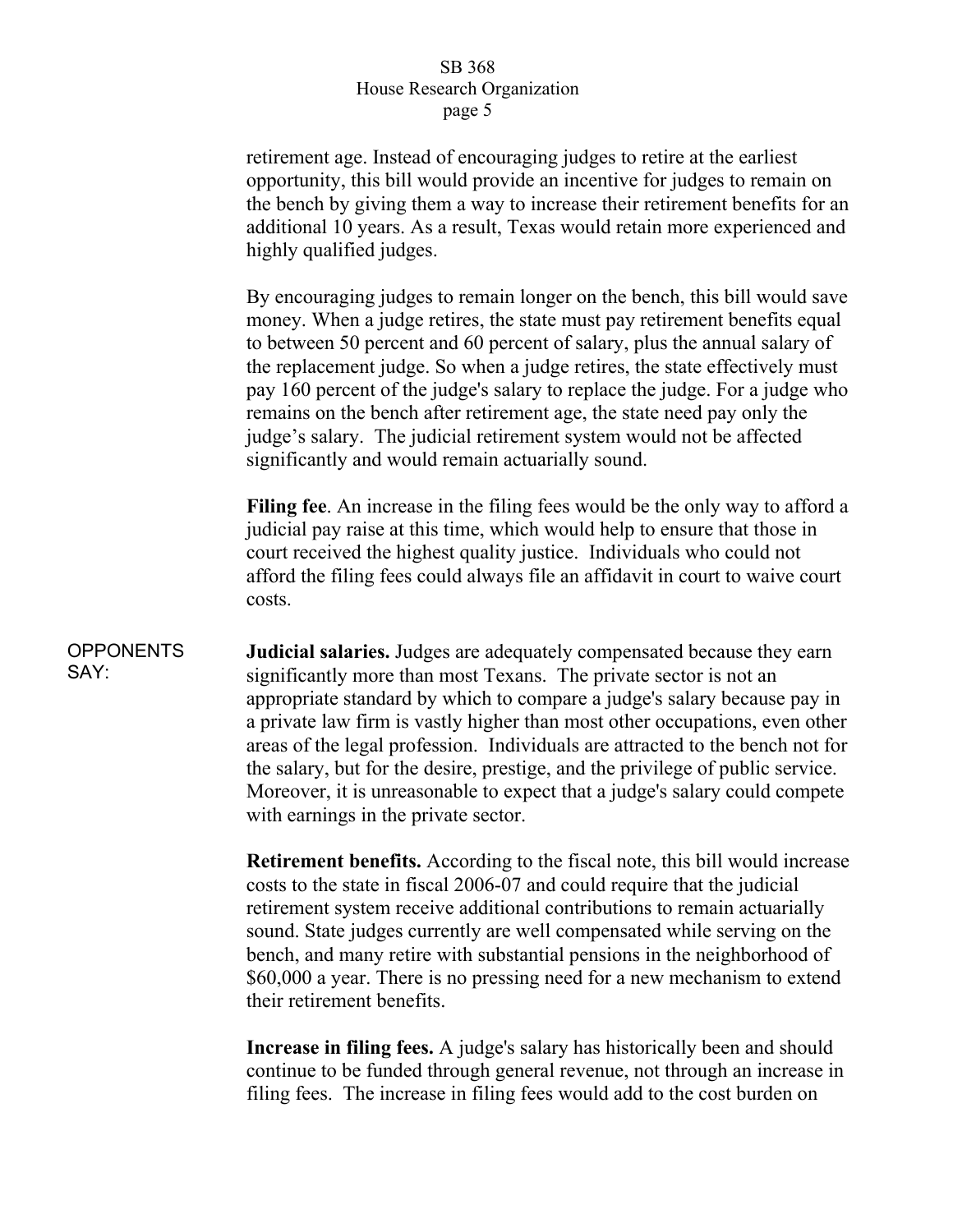|                                          | civil litigants. Many people cannot afford the existing costs and fees,<br>especially parties in divorce and child custody cases, which make up a<br>significant number of the filed civil cases.                                                                                                                                                                                                                                                                                                         |
|------------------------------------------|-----------------------------------------------------------------------------------------------------------------------------------------------------------------------------------------------------------------------------------------------------------------------------------------------------------------------------------------------------------------------------------------------------------------------------------------------------------------------------------------------------------|
| <b>OTHER</b><br><b>OPPONENTS</b><br>SAY: | Provisions requiring a portion of the criminal fee to go to the indigent<br>defense fund should not have been removed from the bill. This fee would<br>have increased state funding for indigent defense by \$13.9 million a year<br>beginning in fiscal 2007, doubling the amount the state currently spends<br>on indigent defense. Texas ranks nearly last in the nation on spending for<br>indigent defense which has severely impacted the quality of indigent<br>defense in Texas.                  |
|                                          | Capping county supplements would result in a continuing, high turnover<br>rate among judges in urban areas. Judges can earn significantly more in<br>large urban cities such as Dallas, San Antonio, and Houston. In order to<br>continue to attract the highest quality judges to the bench in these areas,<br>counties should have the flexibility to pay more than a \$7,500 supplement.                                                                                                               |
| NOTES:                                   | The substitute included provisions limiting counties' supplemental pay to<br>judges. It also lowered the additional fee in criminal cases from \$7 to \$4<br>and removed a provision that would have required \$3 of the collected fee<br>to go to the fair defense account. The substitute also would repeal<br>sessions laws and sections of the Government Code dealing with<br>compensation to state judges.                                                                                          |
|                                          | According to the fiscal note, the total estimated cost of the judicial pay<br>raise would be \$33,840,826 in fiscal 2006-07, including \$7,550,000 for<br>annuity payments from the Judicial Retirement System Plan One, which is<br>a pay-as-you-go system and would be partially offset by increased<br>member contributions of \$821,000. The fee increases would generate an<br>estimated \$53,562,000 in new revenue for the judicial fund in fiscal 2006-<br>07 and \$4,406,000 for municipalities. |
|                                          | The salaries of professional prosecutors are tied to judicial salaries and<br>therefore would increase, costing an additional \$7,573,152 in fiscal 2006-<br>07.                                                                                                                                                                                                                                                                                                                                          |
|                                          | According to the fiscal note and the actuarial impact statement, the<br>statutory increase from 2.0 to 2.3 in the percentage multiplier for<br>calculating retirement annuities for the elected class of the Employees<br>Retirement System would make no difference since it would reflect a                                                                                                                                                                                                             |